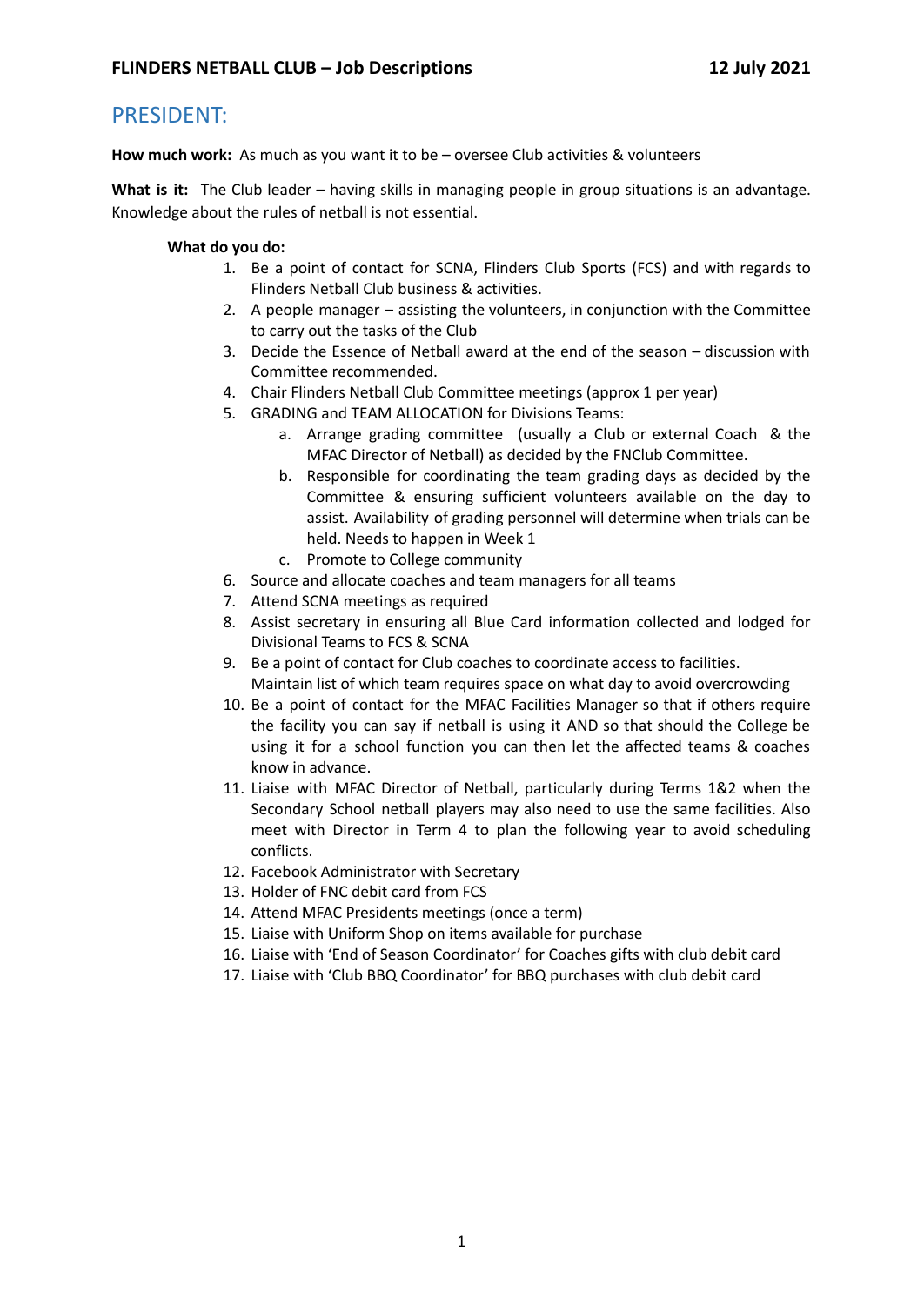## JUNIOR CLUB COORDINATOR:

**How much work:** Intermittent

**What is it:** Coordinate the Net-Set-Go Teams, promoting netball in the primary school

### **What do you do:**

- 1. Organise Primary School club teams in Net Set Go (Under 11)
- 2. Be point of contact for NSG Teams and Parents and SCNA communications.
- 3. Compose teams according to player friendship groups where possible.
- 4. Source and allocate coaches and team managers for all NSG teams
- 5. Assist secretary in ensuring all Blue Card information collected and lodged for Junior Teams.
- 6. Be a point of contact for Club coaches to coordinate access to facilities.

# SECRETARY:

### **How much work:** Intermittent

**What is it:** Take minutes at meetings, be a point of contact Club contact for Matthew Flinders Sports Club and for SCNA, deal with correspondence & communication distributions.

- 1. Take minutes at Flinders Netball Club Committee meetings
- 2. Provide minutes & documentation to Flinders Club Sports (FCS) as required.
- 3. Be point of contact for SCNA communications.
- 4. Forward incoming communications or information out to appropriate parties.
- 5. Assist President and Junior Coordinator with all club emails
- 6. Distribute information, in conjunction with other Committee members, to the MFAC community regarding upcoming Club trials & dates – MFAC Director of Netball will upload to the MyFlinders netball group; information letter to be distributed to potential players in primary (those children turning 8 – years 2 & 3)
- 7. Facebook Administrator in conjunction with Club President or other delegate.
- 8. Provide appropriate Notices of Meeting & agendas to Club members & Newsletter Coordinator.
- 9. Collect Blue Card details for all volunteer Coaches, Managers & Committee members as required by SCNA and FCS.
- 10. Forward Blue Card details to FCS Coordinator once all collected.
- 11. Hold the KEY REGISTER for the Club. Flinders Netball Club has been offered a number of keys that allow access to the netball storage shed, the toilet facilities, the light switch box and the ability to raise the basketball backboards on the court. Details of who have access to these keys MUST be kept and all keys returned to the Club at the end of the season.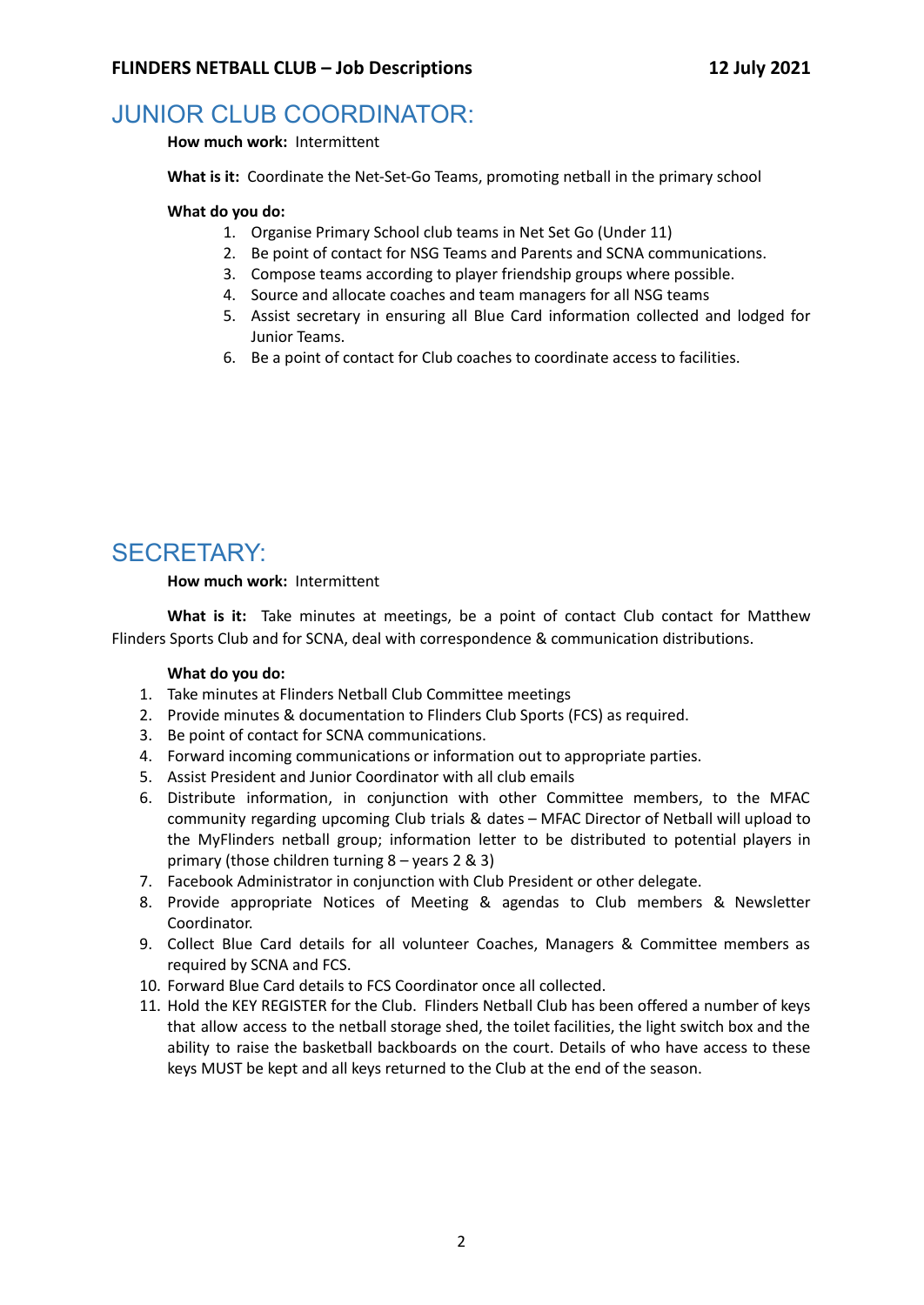### REGISTRAR:

**How much work:** Substantial at the beginning of the season only. Ability to work with spreadsheets an advantage.

**What is it:** Process player registrations for Flinders Netball Club

### **What do you do:**

- 1. Receive team lists from President and Junior Club Coordinator
- 2. Process registration on "Live Scores" software at the beginning of the season
- 3. Setup gmail groups
- 4. Ensure Club registration process clearly understood by all
- 5. Complete SCNA spreadsheet with player ranking numbers
- 6. Lodge team & Club registration forms in a timely manner as required by SCNA.
- 7. Attend SCNA grading meeting prior to SCNA Grading days or ensure an informed Club delegate does so on behalf of Flinders Netball Club.
- 8. Liaise with FNClub Treasurer to ensure payment of required fees is completed in the required time frame.
- 9. Complete all documentation required by SCNA with regards to players, teams, late registrations, non-player registration and any other documents.
- 10. Monitor SCNA website & record names of those FNClub players who are selected in SCNA Rep Teams. This information to be provided to the End of Season Function coordinator as these names are to be engraved on the relevant trophy.
- 11. Team App administrator along with Secretary & any other delegate
- 12. Keep 'Borrowed Player' register records

# TREASURER:

**How much work:** Intermittent – moderate at the beginning of the season. Very little after that. Some bookkeeping or accounting experience of great benefit.

**What is it:** Maintain financial records & process banking/expenditure requests.

- 1. Ensure financial records are current, information is lodged with the Flinders Club Sports (FCS) Coordinator for both income & expenditure requests Reconcile Club records with the FNC bank account on a monthly basis.
- 2. Do physical cash banking if required. Expenditure requests are processed through the FCS Coordinator
- 3. Liaise closely with Registrar at the commencement of the season to ensure all payments are received from players/families & payments subsequently made to SCNA for all registrations.
- 4. Present financial reports at all meetings
- 5. Provide financial report to FCS if requested.
- 6. Keep sufficient funds on hand for BBQ floats & miscellaneous cash transactions for uniforms etc.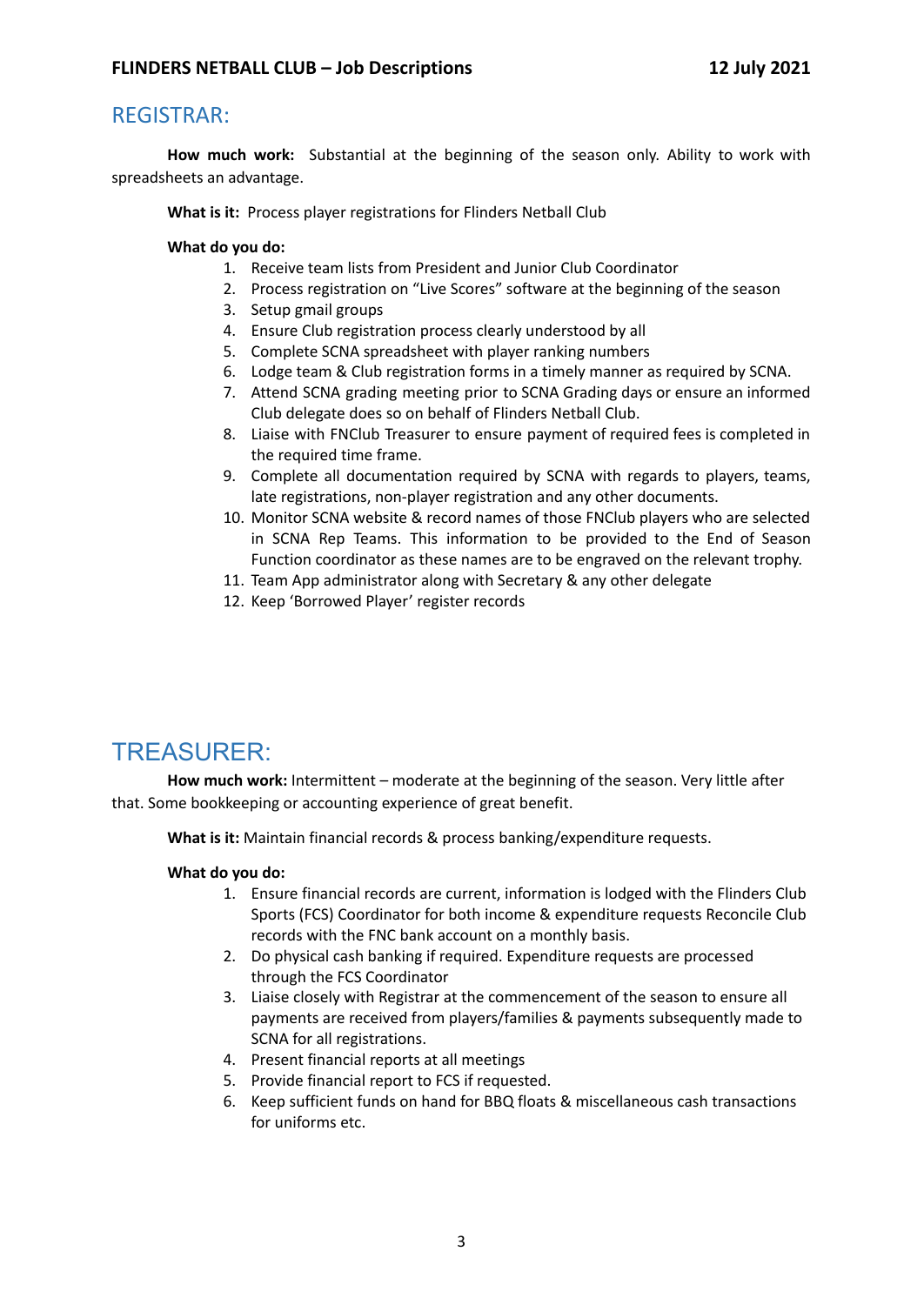### EQUIPMENT COORDINATOR:

**How much work:** Moderate at beginning & then at the end of season only

**What is it:** Maintain basic equipment supplies, reorder or top up as required

### **What do you do:**

- 1. End of season
	- a. Retrieve & check all team bags have complete equipment & documentation – top up as required
	- b. Check club training bags/balls dispose of broken items / replace
	- c. Check first aid kits from teams bags & make list of requirements to top up in January.
	- d. Order more balls if required ball order placed every two years split delivery over the two years as well as a minimum order quantity is usually required.
- 2. Before teams are finalised / pre-season
	- a. First aid kits to be topped up. (Don't top up at end of season as the bags sit in the shed over summer & contents become heat affected)
	- b. New ball order usually received store in shed/top up bags as needed
- 3. Purchase any other items coaches/committee request
- 4. Once teams/coaches are finalised: give out team bags & ball bags to coaches keep spreadsheet of which bag to which coach.

# UMPIRE COORDINATOR:

### **How much work**: Weekly

**What is it**: Coordinate umpire requirements for the season

- 1. With Club Committee, obtain umpire nominations from players (3) to participate in SCNA Umpire program for next season
- 2. Roster beginner umpires to NSG (Green & Gold) games for each weekly fixture
- 3. Roster umpires to teams for Club carnival
- 4. With Club Committee & feedback from SCNA, select 'Umpire of the Year' award winner
- 5. Liaise with Club President to purchase award with club debit card
- 6. Be point of contact with SCNA on all umpire issues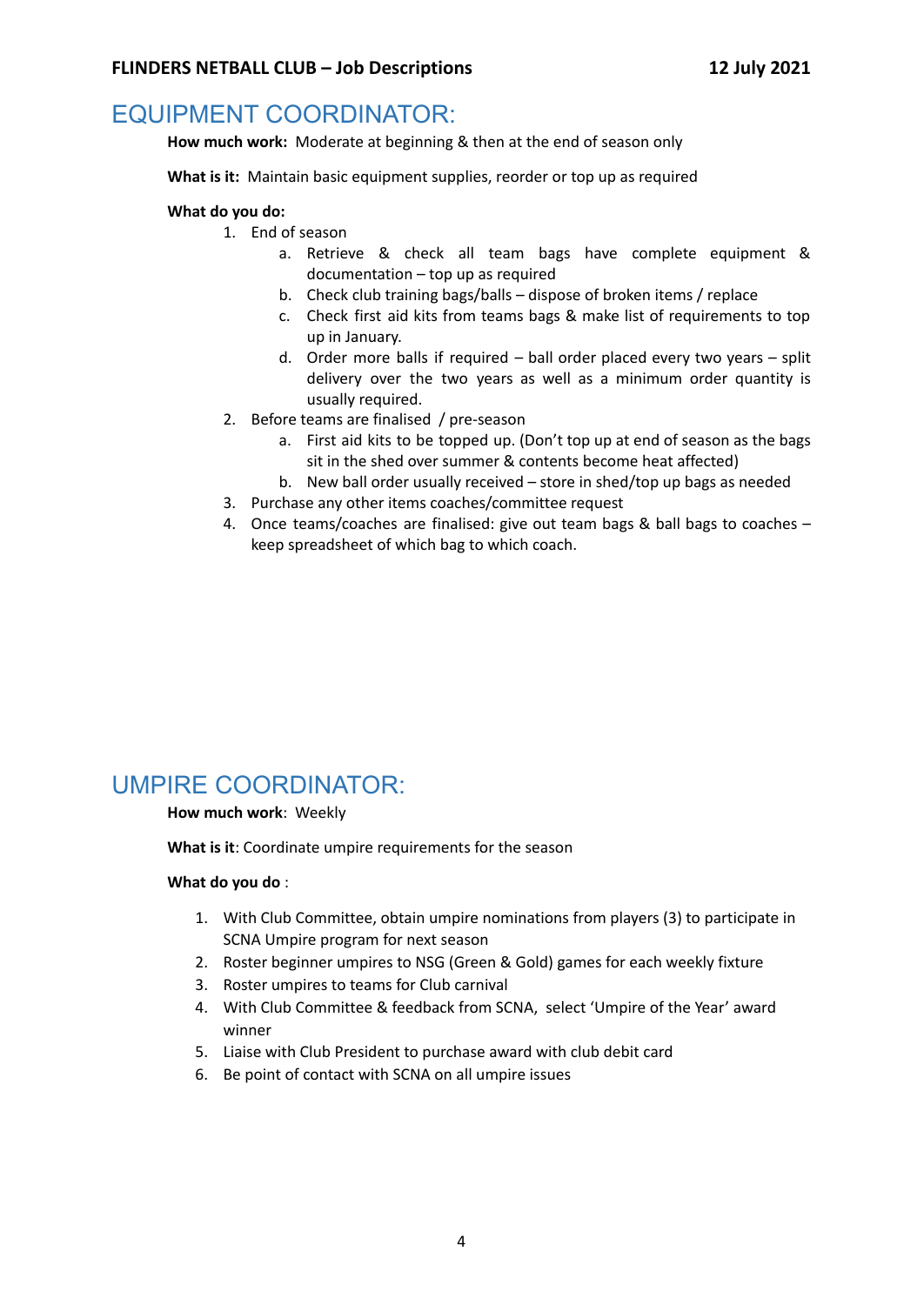# END OF SEASON COORDINATOR:

**How much work:** Small to moderate – short time frame

**What is it:** Ensure planning & items are in place for the Club's End of Season breakup

#### **What do you do:**

- 1. Confirm date is set by the Club & ensure it is placed on FB page well in advance of the end of the season – at least TWO months out. Includes the Club's AGM which is held at this time too.
- 2. Ensure that the location is booked for the desired time and that any equipment requests are sorted.
	- a. Microphone (IT @ MFAC can access this usually)
- 3. Request catalogues from trophy supplier (3 months in advance)
- 4. Choose & order the Club trophies to be awarded
	- a. 1 x Team player per team, 1 x Most Improved player per team, 1 x Umpire Encouragement Award (Liaise with Club Umpire Coordinator), A trophy for any Queensland Schoolgirls Representative player in the Club.
- 5. Retrieve the Essence of Netball trophy from the previous winner & arrange for the new winner's name to be engraved upon a new shield – one month in advance.
- 6. Retrieve the SCNA / Rep Players trophy from the MFAC Netball Cabinet & arrange for the names of SCNA Rep players to be engraved on the trophy. The names of these will be available from either the Secretary or the Registrar.
- 7. Order the *Player End of Season gift* as decided upon by the committee.
- 8. Liaise with the Club President to Order or purchase the *Coaches & Managers* thank you gifts from the Club as decided upon by the Committee. Time frame will depend on what this is. Details of how / what was done previously will be provided.

### BBQ COORDINATOR:

**How much work:** Small to moderate

**What is it:** Coordinate the Club BBQ that Flinders is allocated at SCNA during the season & any other bbq opportunities that come the Club's way (eg Bunnings)

SCNA gives every Club the opportunity to run at least one BBQ at the courts on a Saturday morning during the season. Usually it is sausages/bread/onions plus any other home baking or items that we wish to sell as long as it does not compete with those sold at the Canteen by SCNA. The tent, two tables, sausages, BBQ & utensils are provided by SCNA.

- 1. Put out request for volunteers on FB page and log in spreadsheet. (This can be done via a google drive document). Volunteers are usually drawn from the teams competing – those parents or players help out just before &/or just after their game time. (Or pay a donation)
- 2. Liaise with Club President to purchase onions/bread/ sauce/serviettes etc this can be done using FSC debit card
- 3. Request float from Treasurer & return with appropriate reconciliations done.